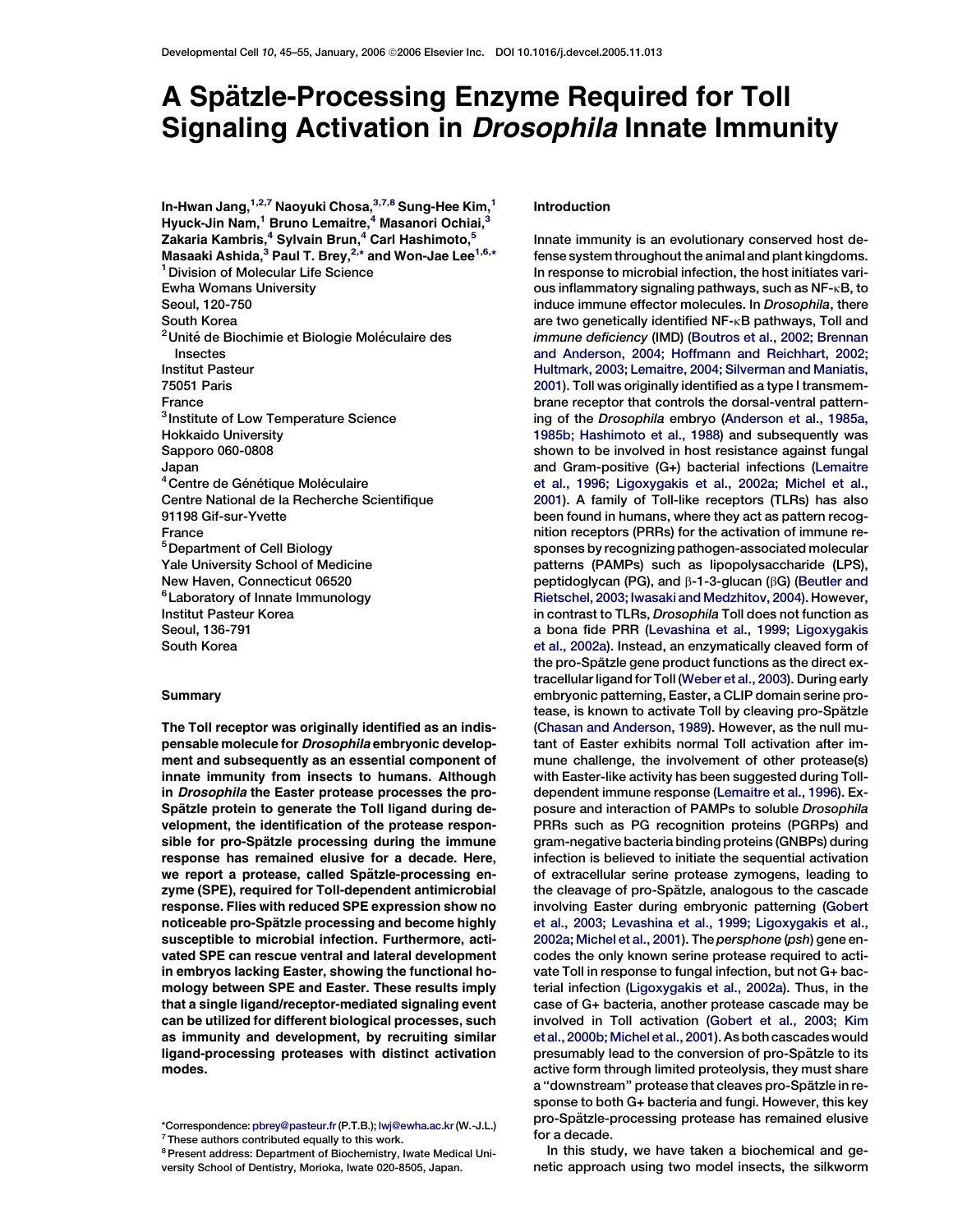<span id="page-1-0"></span>Bombyx mori and Drosophila melanogaster, to identify a Spätzle-processing enzyme (SPE) involved in immunity. SPE is specifically activated by either fungi or G+ bacteria and is essential for Toll activation and host defense.

# **Results**

# Purification and Characterization of a Bombyx Serine Protease Specifically Activated after Either PG or *b*G Treatment

Drosophila is a powerful tool for genetic studies, but Bombyx mori is a better model for biochemical studies, in particular of serine proteases involved in host defense, due to its large size and greater volume of extractable hemolymph [\(Ashida, 1971, 1990](#page-8-0)). The plasma fraction of Bombyx hemolymph contains a serine protease named BAEEase (based on its ability to hydrolyze the synthetic substrate N<sup>«</sup>-benzoyl-L-arginine ethyl ester, BAEE) that can be activated from a zymogen form by two independent PAMPs (PG and  $\beta$ G) [\(Katsumi et al.,](#page-9-0) [1995\)](#page-9-0), a property shared with the hypothetical Spätzleprocessing enzyme involved in Drosophila immunity. To investigate the role of BAEEase, we purified it from silkworm hemolymph ([Figures 1](#page-2-0)A–1C). BAEEase was purified in a zymogen form that was specifically activated through limited proteolysis after either PG or  $\beta G$ treatment in the presence of a biochemical preparation containing all necessary upstream components for prophenoloxidase (pro-PO) activation [\(Figure 1](#page-2-0)D). This BAEEase is distinct from the Bombyx protease involved in activating pro-PO during melanization of invading pathogens [\(Ashida and Brey, 1995; Ashida et al., 1983;](#page-8-0) [Kanzaki et al., 2003; Ochiai and Ashida, 1988, 1999,](#page-8-0) [2000; Yoshida et al., 1996](#page-8-0)), which is also activated by both PG and  $\beta G$ , suggesting a different role for BAEEase in host defense. Cloning and DNA sequence made possible by the purified protein revealed that BAEEase is initially synthesized as an inactive zymogen containing a NH2-terminal CLIP domain and a COOH-terminal serine protease catalytic domain (Figure S1; see the Supplemental Data available with this article online). Biochemical analysis showed that, after the signal peptide removal (cleavage between G24 and Q25), the BAEEase zymogen was subjected to two additional limited proteolyses (between R83 and S84, and between R112 and I113) during PG- and  $\beta$ G-induced activation [\(Figure 1D](#page-2-0) and Figure S1). The cleavage between R112 and I113 (DR<sup> $\downarrow$ </sup>IFGG) was found to be essential for acquiring BAEEase enzymatic activity (data not shown). These results showed that Bombyx BAEEase exists as a zymogen and can be activated by upstream serine protease cascade components in the presence of PG and  $\beta G$ .

# Identification of SPE, a Drosophila Homolog of Bombyx BAEEase that Activates Spätzle and Toll Signaling

The fact that Bombyx BAEEase can be activated by both PG and  $\beta$ G suggests that this enzyme is a good candidate to be the hypothetical Spätzle-processing enzyme that is activated by both PAMPs. To test this idea by using genetic analysis, we searched for the Drosophila homolog of Bombyx BAEEase. Among the 24 CLIP domain serine proteases having trypsin-like specificity, including Easter [\(Ross et al., 2003\)](#page-9-0), only one (Flybase annotation: CG16705) has the identical cleavage site  $(DR<sup>1</sup>IFGG)$  for zymogen activation between the CLIP domain and the catalytic domain as BAEEase ([Figure 2A](#page-3-0)). This Drosophila homolog of Bombyx BAEEase was subsequently named SPE for Spätzle-Processing Enzyme based on its ability to process Spätzle in vitro and in vivo, as shown below.

Easter, an essential serine protease for Toll activation during early embryogenesis, has been shown to cleave Spätzle between R143 and V144 to yield a COOHterminal fragment of 106 amino acids that corresponds to the Toll ligand ([DeLotto and DeLotto, 1998; Weber](#page-9-0) [et al., 2003](#page-9-0)). To test whether SPE can cleave Spätzle, we first generated an activated form of SPE consisting of just the catalytic domain after signal sequence cleavage (see [Experimental Procedures](#page-7-0)). When this activated SPE was expressed with Spätzle in Drosophila S2 cells, a processed form of Spätzle was produced that matched the size of the C-terminal fragment produced by Easter cleavage ([Figure 2B](#page-3-0)). Consistent with cleavage at the same site used by Easter, a mutant form of Spätzle having L143 and N144 instead of R143 and V144 was not cleaved when expressed with activated SPE [\(Figure 2](#page-3-0)B). Two additional experiments demonstrated that SPE directly cleaves Spätzle, rather than another protease acting between SPE and Spätzle. First, wild-type Spätzle, but not the cleavage mutant, was cleaved when coexpressed with activated SPE in human embryonic kidney cells (Figure S2A). Second, using purified recombinant proteins made in S2 cells, we found that wild-type Spätzle, but not the cleavage mutant, was cleaved when incubated with activated SPE (Figure S2B). In flies, expression of activated SPE caused the production of a processed form of endogenous Spätzle corresponding in size to the C-terminal form of Spätzle generated by cleavage between R143 and V144 [\(Figure 2C](#page-3-0)). These results suggest that SPE processes Spätzle identically to Easter in vitro and in vivo.

To test whether SPE can activate Toll signaling, we expressed activated SPE in S2 cells and in flies, and we then assayed the expression of the gene for Drosomycin (Drs), an antifungal peptide known to be induced by Toll signaling in response to microbial infection ([Lemaitre](#page-9-0) [et al., 1996\)](#page-9-0). In both cases, Drs expression was significantly induced in the absence of infection, suggesting that activated SPE can trigger Toll signaling by process-ing endogenous pro-Spätzle in S2 cells and flies [\(Figures](#page-3-0) [2D](#page-3-0) and 2E). These results demonstrate that SPE can process pro-Spätzle to generate the ligand that activates Toll signaling.

# Activated SPE Rescues Ventral and Lateral Development in Embryos Lacking Easter

To test further the ability of SPE to activate Spätzle in vivo, we assayed SPE activity by RNA injection into embryos lacking maternally encoded Easter. In the early embryo, Easter processes pro-Spätzle to activate Toll signaling, which is necessary for the development of ventral and lateral cell types and the establishment of dorsoventral polarity [\(Chasan and Anderson, 1989;](#page-8-0) [DeLotto and DeLotto, 1998](#page-8-0)). Consequently, in the embryo lacking Easter, Toll signaling fails to be activated,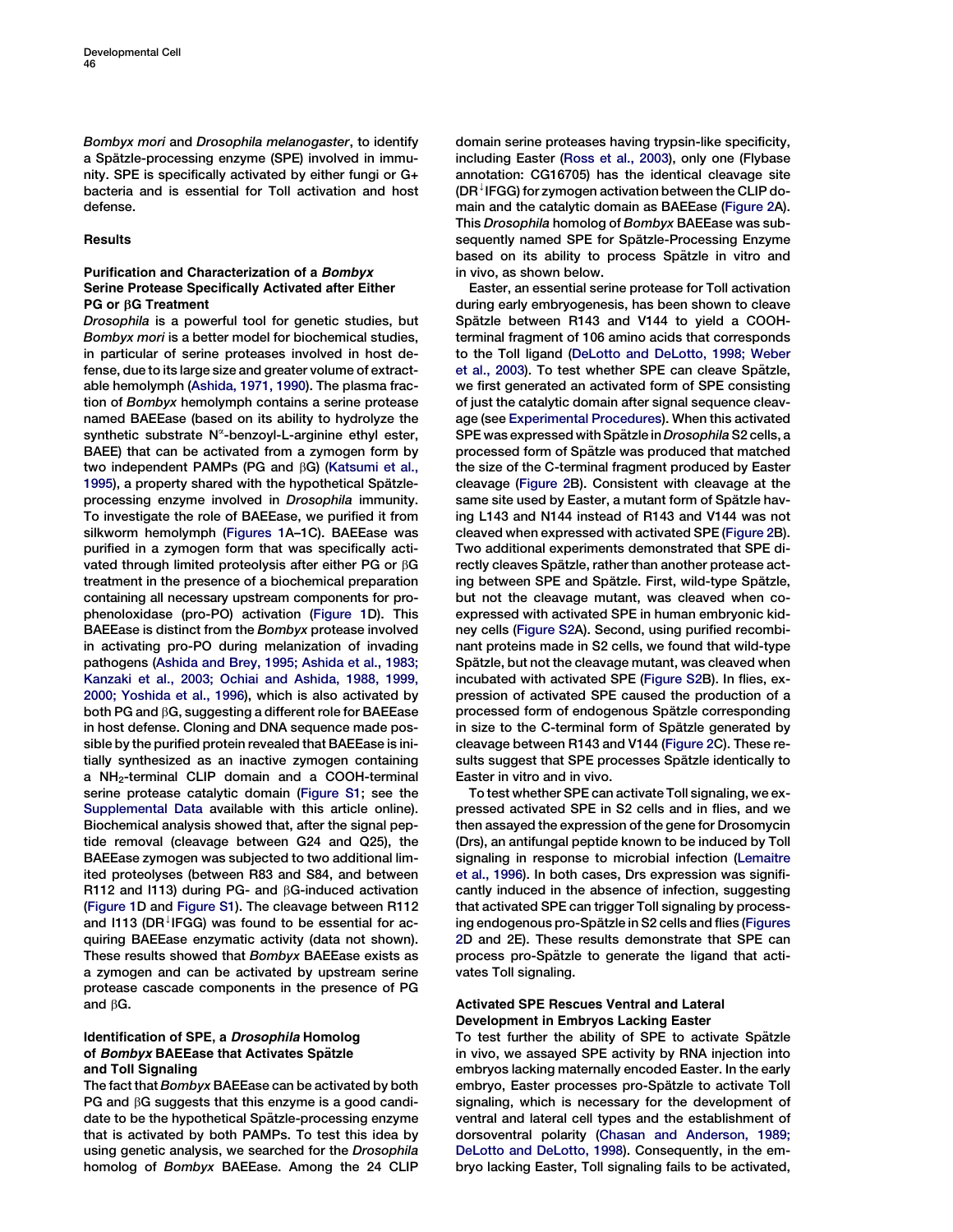<span id="page-2-0"></span>



(A) Bombyx pro-BAEEase and BAEEase were purified by using four sequential chromatography steps involving (Aa) Superdex 75, (Ab and Ac) Q-Sepharose, and (Ad) heparin-Q-Sepharose, and their activities were assayed as described in Supplemental Experimental Procedures. In (Aa)– (Ac), the horizontal bar represents fractions that were pooled for the next purification step, which, in (Ac), also involved a treatment to convert pro-BAEEase into BAEEase, whereas in (Ad) it represents the pooled fractions providing the purified BAEEase preparation. Open circle, pro-BAEEase; closed circle, BAEEase; solid line, absorbance at 280 nm; broken line, NaCl concentration.

(B) SDS-PAGE and immunoblotting of pro-BAEEase and BAEEase. A crude pro-BAEEase fraction (lanes 1-3, 60 µg protein/lane), purified pro-BAEEase (lanes 4–6, 0.2 µg protein/lane), and purified BAEEase (lanes 7–10, 0.1 µg protein/lane) were subjected to SDS-PAGE under reducing conditions, except in the case of lanes 8 and 10, which were run under nonreducing conditions. Lanes 1, 4, 7, and 8 were stained with Coomassie brilliant blue R-250, whereas the remaining numbered lanes were subjected to Western blot analysis with antibody against the catalytic domain (lanes 2, 5, 9, and 10) or the CLIP domain (lanes 3 and 6) of BAEEase. The molecular sizes of marker proteins (M) are indicated at the left.

(C) Reversed-phase octyl column chromatography and MALDI-TOF mass spectroscopy of purified pro-BAEEase. Purified pro-BAEEase (10 mg, see lanes 4–6 of [B]) was applied to the column, and peak fractions a and b were subjected to MALDI-TOF mass spectroscopy. The numbers at the top of each peak in the spectra (inset) are the means of ten observed mass/H<sup>+</sup> values.

(D) Purified pro-BAEEase was activated with PG as described in Supplemental Experimental Procedures. BAEEase activity over time is shown at the left. Closed circles, complete reaction mixture; open circles, control reaction in which PG or purified pro-BAEEase was omitted. An almost identical activation profile was obtained when pro-BAEEase was activated by bG (data not shown). Processing of pro-BAEEase to BAEEase over time is shown at the right, as detected by Western blotting with antibody against the catalytic domain of BAEEase under reducing (upper panel) and nonreducing (lower panel) conditions. The numbers at the left refer to the sizes of marker proteins (M).

and, thus, cells at all dorsoventral positions assume the fate of dorsal cell types in the wild-type embryo ([Figures](#page-4-0) [3A](#page-4-0)–3C). We found that injection of synthetic RNA encoding activated SPE very efficiently rescued ventral and lateral development in embryos lacking Easter ([Figures](#page-4-0) [3D](#page-4-0)–3F). RNA encoding full-length SPE had no rescuing activity. Rescue by activated SPE-RNA showed a dose dependence, with higher levels of SPE required to induce the most ventral cell fate than to induce lateral cell types, as was previously observed in similar injection experiments with activated Easter ([Chasan et al.,](#page-9-0) [1992; Misra et al., 1998\)](#page-9-0). In addition, ventral or lateral cell types were induced at all dorsoventral positions, indicating that activated SPE, like activated Easter, is diffusible and therefore can be active everywhere in the embryo; however, normally, Easter activity is ventrally restricted. These results provide further evidence that SPE processes pro-Spätzle identically to Easter, thereby generating the ligand that activates Toll signaling.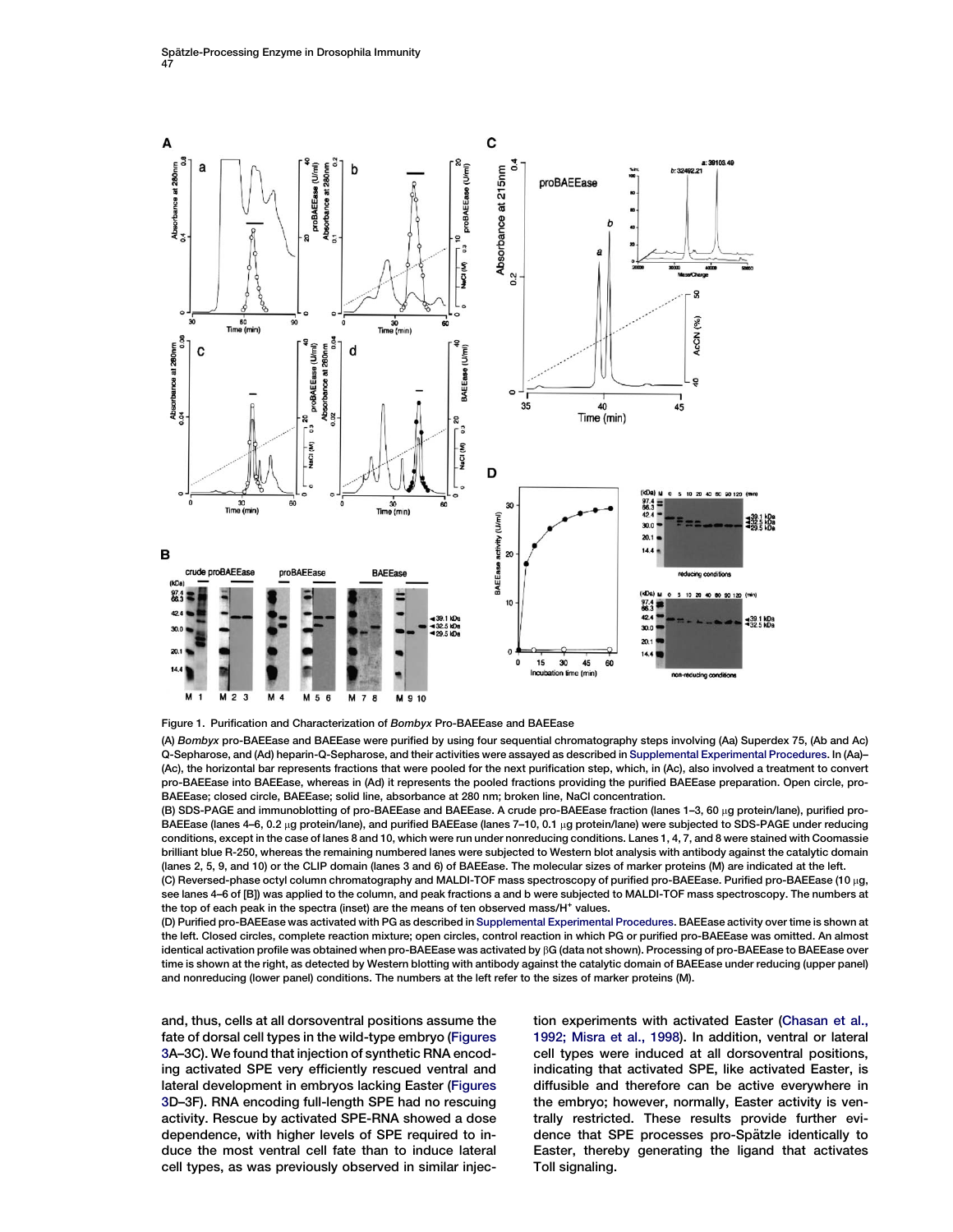<span id="page-3-0"></span>

Figure 2. Identification and Characterization of the Spätzle-Processing Enzyme

(A) Drosophila Spätzle-processing enzyme (SPE) and Bombyx BAEEase have identical cleavage sites for zymogen activation. BAEEase, SPE, and other Drosophila CLIP proteases are compared in the cleavage region between CLIP and the catalytic domains (boxed). The cleavage site in pro-BAEEase is indicated by an arrow.

(B) SPE can process Spätzle in vitro. Spätzle (pro-SPZ-wt) was expressed in Drosophila S2 cells and was detected by Western blot analysis with an antibody against the C-terminal V5 epitope. Coexpression of either activated SPE (aSPE) or activated Easter (aEaster) resulted in processed Spätzle corresponding in size to the C-terminal fragment of 106 amino acids (aSPZ is indicated by an arrow), the active Toll ligand. Mutant Spätzle (pro-SPZ-mut) having an altered cleavage site was not cleaved.

(C) Activated SPE induces processing of Spätzle in flies. Transgenic expression of activated SPE (UAS-aSPE/c564-GAL4) results in the production of processed Spätzle that matches the size of the C-terminal fragment of Spätzle (arrow) expressed from a transgene (UAS-aSPZ/c564-GAL4). Western blot analysis was performed with an anti-Spätzle antibody.

(D) Expression of activated SPE (aSPE) or activated Easter (aEaster) induces Drosomycin mRNA expression in S2 cells in the presence of ectopic pro-Spätzle expression as measured by real-time PCR analysis. The amount of Drosomycin expression in the mock-transfected cells was taken arbitrarily to be 1, and the results are presented as relative expression levels. T bars represent the mean and standard deviations of at least three independent experiments.

(E) Transgenic expression of activated SPE (UAS-aSPE/c564-GAL4) induces expression of Drosomycin mRNA (left panel) and the Drosomycin reporter Drs-GFP in larvae (right panel). The amount of Drosomycin expression in the c564-GAL4/+ flies was taken arbitrarily to be 1, and the results are presented as relative expression levels. T bars represent the mean and standard deviations of at least three independent experiments.

SPE Is Essential for Host Resistance to Fungi and Gram-Positive Bacteria

tigated whether SPE plays a role in activating Toll signaling during the immune response. Because a SPE mutant was not available, we decided to assess the loss-offunction phenotype for SPE by using RNAi and therefore

As our data indicated that SPE can process pro-Spätzle to generate the Toll ligand in vitro and in vivo, we inves-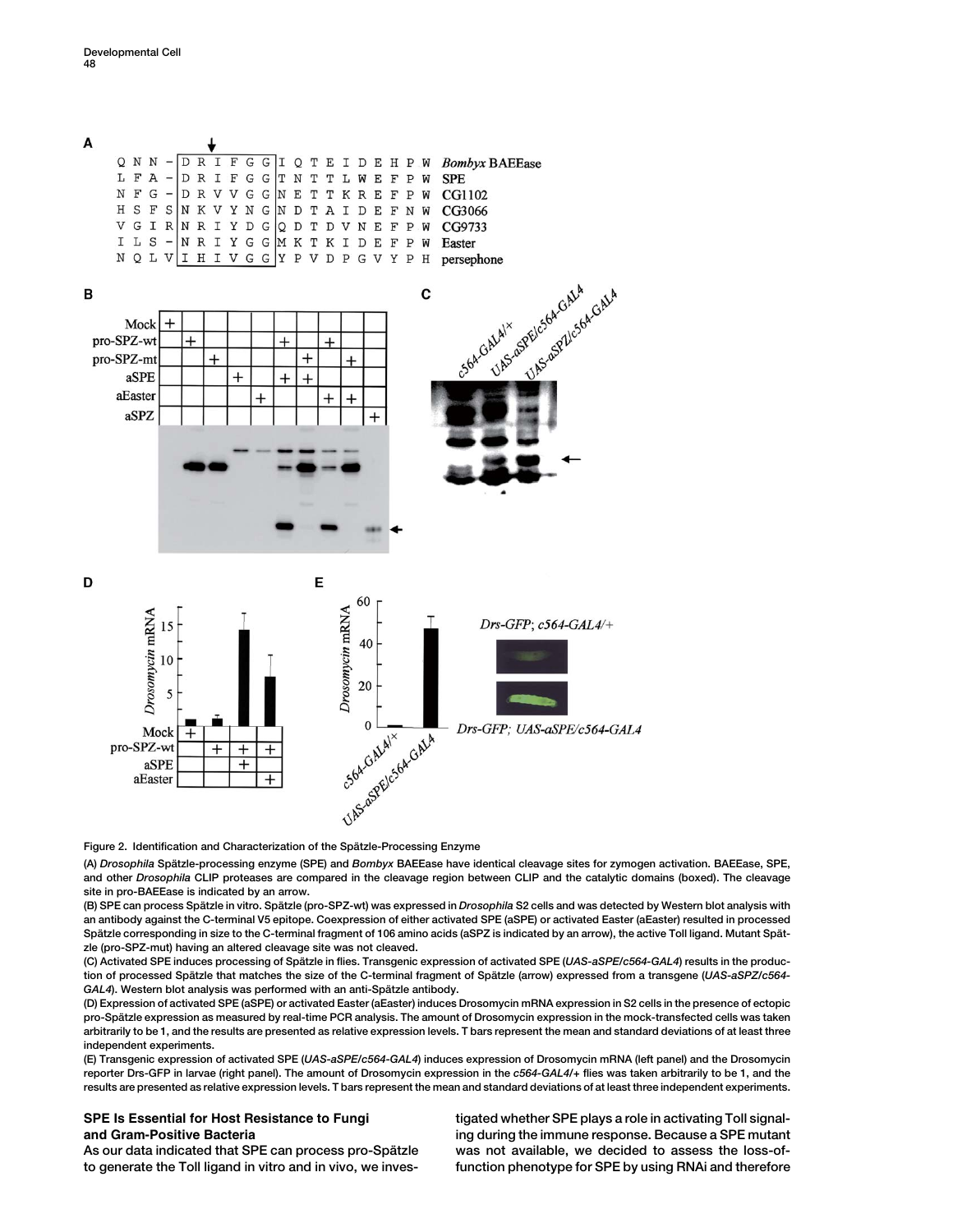<span id="page-4-0"></span>

Figure 3. Injection of Activated SPE-RNA Rescues Ventral and Lateral Development in Embryos Lacking Easter

(A–C) All embryos are oriented with the anterior end toward the left and the dorsal side facing up. Embryos lacking the maternal Easter protease develop a dorsalized phenotype resulting from cells at all dorsoventral positions assuming the fate of dorsal cell types in the wild-type embryo. The dorsalized embryo exhibits at gastrulation (A) multiple transverse folds representing extensions of normally dorsal restricted folds, (B) differentiates a cuticle containing only dorsally derived structures (the bright oval structure encircling the cuticle is the vitelline envelope), and (C) fails to be specifically stained with antibodies to the Twist protein, a marker for the most ventral cell fate.

(D and E) Lateral cell types were induced around the dorsoventral circumference of an embryo injected with 1.0  $\mu$ g/ $\mu$ l activated SPE-RNA, and these cell types were discernible at gastrulation by the extension of a (D) normally lateral head fold to both ventral and dorsal sides of embryo (arrowheads) and in the (E) cuticle by the presence of denticle bands normally made by lateral cells (arrows).

(F) The most ventral cell fate was induced in an embryo injected with  $1.3 \mu$ g/ $\mu$ l activated SPE-RNA, as evident by the expression of Twist at all dorsoventral positions along two-thirds of its length from the site of injection at the posterior pole. Lateral cell types appeared to be induced in the anterior one-third of this embryo, as suggested by the patch of Twist staining at the anterior pole, which is typically seen in lateralized embryos ([Misra et al., 1998](#page-9-0)). Rescue by activated SPE-RNA was very efficient; the lateralized gastrulation pattern was seen in 60/60 embryos injected with 0.05  $\mu$ g/ $\mu$ l RNA, while Twist expression was detected in 28/28 embryos injected with  $1.3 \mu$ g/ $\mu$ l RNA.

generated transgenic flies carrying a construct targeting SPE for RNAi-mediated gene knockdown under UAS control. Flies in which this construct was activated ubiquitously were completely viable, despite having SPE-RNA at only  $\sim$  10% of the wild-type level (Figure S3). However, they were susceptible to fungal and G+ bacte-



# SPE Is Required for Toll-Dependent Immune Gene Expression

To confirm that the immune susceptibility of flies in which SPE-RNAi was activated is due to the impairment of Toll-dependent immune gene expression, we examined the expression of antimicrobial peptides in these flies. We found that the induction of the antifungal peptide Drs by both fungi and G+ bacteria was severely impaired [\(Figures 5](#page-5-0)A and 5B). However, expression of the antibacterial peptide Diptericin (Dipt), which is solely controlled by the IMD pathway, was not affected after G- bacterial infection ([Figure 5B](#page-5-0)). When we examined these flies for endogenous pro-Spätzle processing in response to septic injury, pro-Spätzle processing was found to be completely blocked ([Figure 5C](#page-5-0)). These results demonstrate that SPE is essential for infectiondependent pro-Spätzle processing and Toll-dependent immune gene expression.

Interestingly, in addition to being required to activate Toll, SPE appears to be induced by Toll signaling. We found that SPE gene expression in flies infected by fungi and G+ bacteria was reduced when Toll signaling, but not the IMD signaling pathway, was blocked [\(Figure 5](#page-5-0)D). This observation, which is consistent with previous microarray analysis [\(De Gregorio et al., 2002b\)](#page-9-0), suggests that a positive feedback loop involving Toll signaling regulates the level of SPE.

## SPE Is Downstream of the psh and PGRP-SA Pathways

Toll signaling in response to fungal or G+ bacterial infection requires psh, which encodes a CLIP serine protease [\(Ligoxygakis et al., 2002a\)](#page-9-0), or the PRRs GNBP1 and PGRP-SA ([Gobert et al., 2003; Michel et al., 2001](#page-9-0)), respectively. To determine their epistatic relationship with SPE, we overexpressed psh or both GNBP1 and PGRP-SA while simultaneously activating SPE-RNAi. We found that induction of Drs by overexpression of psh or GNBP1 and PGRP-SA was completely blocked when SPE-RNAi was activated ([Figure 6A](#page-6-0)). This result indicates that psh and the PRRs GNBP1 and PGRP-SA require SPE to activate Toll signaling during fungal and G+ bacterial infections, respectively.

> Figure 4. SPE Is Essential for Host Resistance against Fungal and G+ Bacterial Infection, but Not G- Bacterial Infection

> Flies in which the SPE-RNAi construct was induced (UAS-SPE-RNAi; Da-GAL4) were infected with the fungus  $B$ . bassiana, the  $G+$ bacterium  $E$ . faecalis, or the  $G-$  bacterium E. carotovora carotovora-15, and their survival rates (%) were measured. The Da-GAL4, spz<sup>rm7</sup>, PGRP-SA<sup>seml</sup>, psh<sup>4</sup>, and Dredd<sup>B118</sup> flies were used as controls. Results are expressed as the mean and standard deviations of at least three independent experiments.

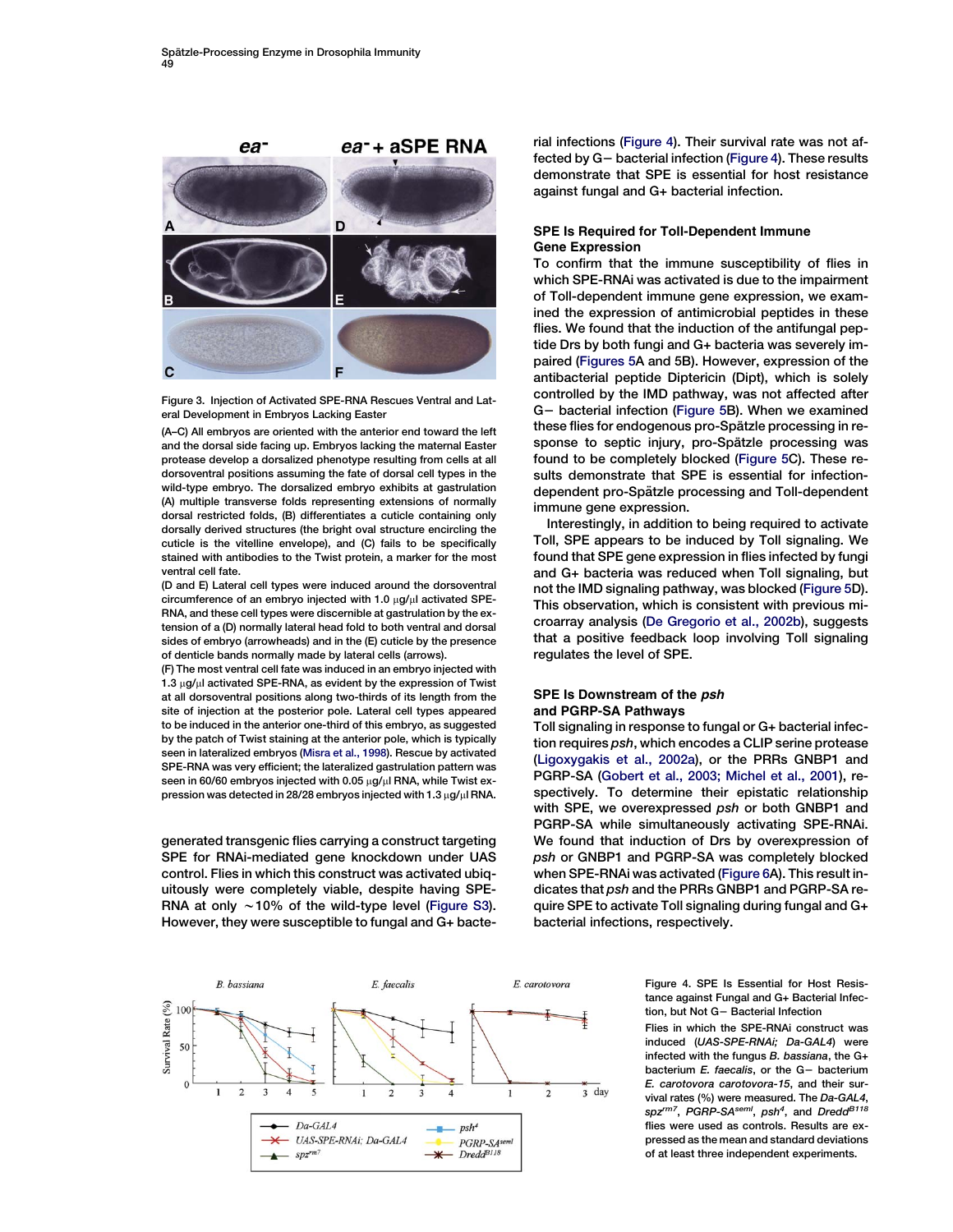<span id="page-5-0"></span>

Figure 5. SPE Is Essential for Infection-Induced Spätzle Processing and Toll-Dependent Immune Gene Expression

(A) Expression of Drs-GFP after fungal (B. bassiana) or G+ bacterial (M. luteus) infection as seen in control flies (Da-GAL4) was blocked by SPE-RNAi (UAS-SPE-RNAi; Da-GAL4).

(B) Flies in which SPE-RNAi was activated (UAS-SPE-RNAi; Da-GAL4) had reduced levels of Drosomycin mRNA in response to infection with either B. bassiana or M. luteus, which are known to activate the Toll signaling pathway. They showed normal levels of Diptericin expression in response to infection with the G- bacteria E. caratovora carotovora-15 (Ecc-15), which activates the IMD pathway. Mutations that block the Toll (ps*h<sup>4</sup>, spz<sup>rm7</sup>, and PGRP-SA<sup>seml</sup>) and IMD (Dredd<sup>B118</sup>) pathways were used as controls. Drosomycin or Diptericin expression is shown* relative to the 100% level in infected control flies (Da-GAL4). T bars represent the standard deviation of at least three independent experiments. (C) Spätzle processing in flies seen after 1.5 hr of infection with the mixture of B. bassiana and M. luteus (Da-GAL4, challenged) was blocked by SPE-RNAi (UAS-SPE-RNAi; Da-GAL4, challenged). Spätzle (spz) was detected by Western blot analysis of immunoprecipitates from fly extracts by using an anti-Spätzle antibody in both steps. The entire extract of flies (UAS-aSPZ/Da-GAL4) expressing the processed active form of Spätzle was used as a control size marker.

(D) SPE can be rapidly upregulated in response to infection via the Toll pathway, but not the IMD pathway. Wild-type (wt) flies or flies mutant for the Toll (spz<sup>rm7</sup>) or IMD (Dredd<sup>B118</sup>) pathway were infected with B. bassiana or M. luteus as previously described ([Lemaitre et al., 1996\)](#page-9-0). The amount of SPE expression was measured at 6 hr postinfection by real-time PCR, and the results are shown relative to the arbitrary level of 1 in unchallenged flies. T bars represent the standard deviation of at least three independent experiments.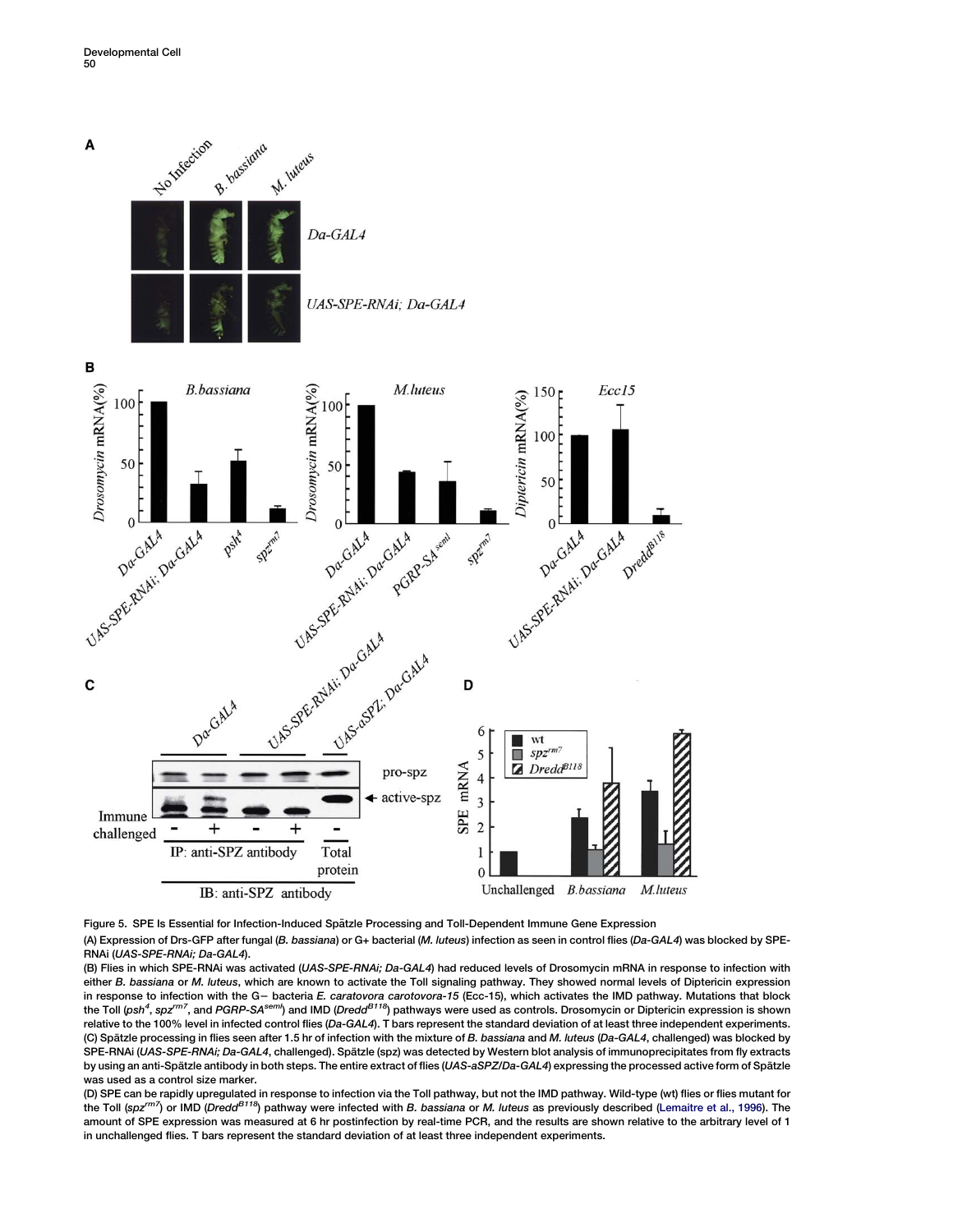<span id="page-6-0"></span>

Figure 6. SPE Is Activated by Both psh- and PGRP-SA/GNBP1-Dependent Pathways

(A) Induction of Drosomycin in flies by overexpression of (b) psh or (d) GNBP1 and PGRP-SA is blocked by (c or e) SPE-RNAi. The amount of Drosomycin expression in the wild-type flies in the absence of infection was taken arbitrarily to be 1, and the results are presented as relative expression levels. T bars represent the mean and standard deviations of at least three independent experiments.

(B) The processed form of SPE corresponding to activated SPE (aSPE, arrow) from the zymogen form of SPE (arrowhead) is detected in transgenic flies (a: UAS-pro-SPE-wt/+; Hs-GAL4/+) after 1 hr of fungal (F) or G+ bacterial infection, but not after 1 hr of G– bacterial infection. It is also not detected in transgenic flies (b: UAS-pro-SPE-mut/+; Hs-GAL4/+) expressing SPE with a mutant zymogen activation site (DA-IFGG rather than DR-IFGG). NI represents the uninfected control. Fly extracts (40 µg total protein) were analyzed by Western blot with anti-V5 antibody to detect epitope-tagged SPE.

(C) Processing of pro-SPE (arrowhead) to the activated form (aSPE, arrow) after fungal (F) or G+ bacterial infection was blocked in flies mutant for (b) psh (psh<sup>4</sup>; UAS-SPE-wt/+; Hs-GAL4/+) or (c) PGRP-SA (PGRP-SA<sup>sem!</sup>; UAS-SPE-wt/+; Hs-GAL4/+). The (a) UAS-SPE-wt/+; Hs-GAL4/+ flies were used as a positive control. The entire extract of flies (UAS-aSPE/+; Hs-GAL4/+) expressing the processed active form of SPE was used as a control size marker. Western blot analysis was performed as described in (B) above.

We next investigated the possibility that psh and PGRP-SA function upstream to promote processing of SPE to an active protease. In flies expressing an epitope-tagged version of the SPE zymogen, infection by either fungi or G+ bacteria, but not by G- bacteria, resulted in the appearance of a polypeptide corresponding in predicted size ( $\sim$  37 kDa) to the C-terminal catalytic domain of SPE (Figure 6B). This polypeptide was not detected under the same conditions in flies expressing a mutant form of SPE in which the cleavage site for zymogen activation was mutated from  $DR^{\downarrow}$  IFGG to  $DA^{\downarrow}$  IFGG (Figure 6B). Furthermore, production of this polypeptide in response to fungal or G+ bacterial infection was completely blocked in flies mutant for psh [\(Ligoxygakis et al., 2002a\)](#page-9-0) or PGRP-SA [\(Michel et al.,](#page-9-0) [2001\)](#page-9-0), respectively (Figure 6C). These results demonstrate that psh and PGRP-SA function to promote processing of the SPE zymogen to an active protease in response to fungal and G+ bacterial infection. Thus, SPE is the terminal protease activated by two distinct pathways, as defined by psh and PGRP-SA, leading to activation of Toll signaling during the immune response.

#### **Discussion**

We have identified a serine protease named SPE that processes the Spätzle protein to generate the ligand that activates Toll signaling and presented evidence that this function of SPE is essential for the immune response to fungal and G+ bacterial infection in Drosophila. SPE therefore functions in the immune response as the counterpart of the Easter protease that activates Spätzle and Toll signaling to establish dorsoventral polarity of the Drosophila embryo.

An important question is how SPE itself is activated during the immune response. SPE does not appear to be activated by Snake, the protease that activates Easter, as SPE must be preactivated to rescue ventral and lateral development in embryos lacking Easter ([Figure 3](#page-4-0) and [Results\)](#page-1-0); moreover, the SPE zymogen is not cleaved by Snake in vitro (Figure S4). One candidate to be a direct activator of SPE is the protease encoded by psh, which is required to activate Toll signaling in response to fungal infection [\(Ligoxygakis et al., 2002a\)](#page-9-0) and, as we have shown, is also required to process SPE into an active protease (Figure 6). However, the SPE zymogen is not cleaved by the Psh protease when coexpressed in human embryonic kidney cells (data not shown), suggesting that another protease directly activates SPE. While the direct activator of SPE still needs to be identified, our work has nonetheless defined a new, to our knowledge, protease cascade involving Psh and SPE with a role in immunity. As SPE is also activated during the immune response to G+ bacterial infection, which does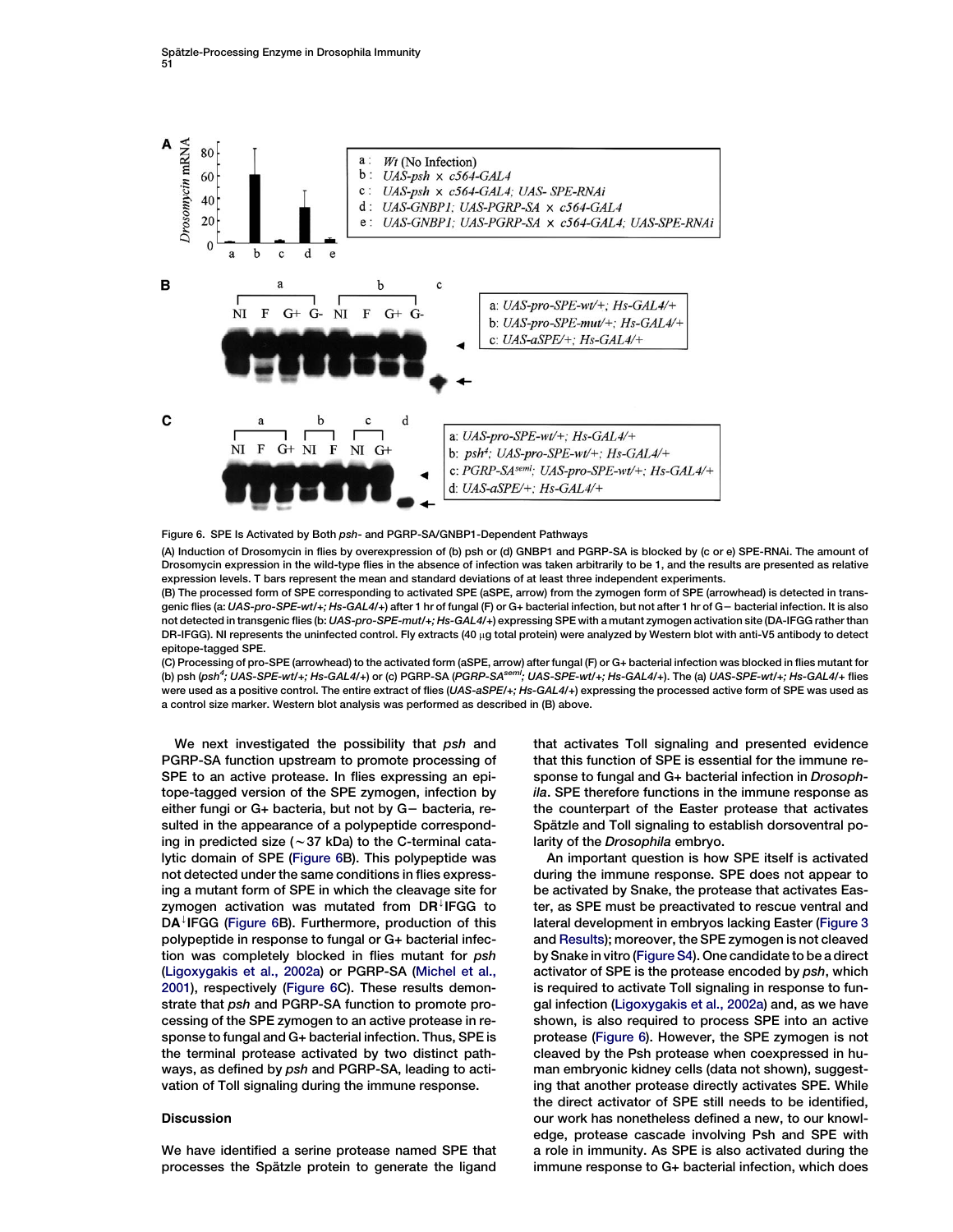<span id="page-7-0"></span>

#### Figure 7. Protease Cascades Involved in Immune and Developmental Signaling

Depicted are several protease cascades in immunity and development, including the one involving SPE described in this study. See [Discussion](#page-6-0) for details.

not involve psh, there may exist another protease cascade in which SPE is activated [\(Figures 6 and 7](#page-6-0)). The possible existence of two protease cascades that converge on SPE as a terminal protease provides for a versatile immune system in which the same signaling pathway that activates a potent immune response can be used for defense against distinct pathogens. Fungal and G+ bacterial infection also appears to trigger the activation of another cascade in which the terminal protease, pro-PO activating enzyme (PPAE), activates a key enzyme in the melanization reaction that encapsulates pathogens [\(Ashida and Brey, 1995, 1998; Ashida and Yamazaki,](#page-8-0) [1990; De Gregorio et al., 2002a; Ochiai and Ashida, 2004;](#page-8-0) [Satoh et al., 1999\)](#page-8-0) (Figure 7). The activation of two different immune responses involving SPE and PPAE by a common trigger would be an advantageous mechanism for enhancing host survival after microbial infection.

Protease cascades have diverse biological roles in vertebrates and invertebrates, ranging from digestive processes to fertilization, immunity, development, and tissue remodeling ([Krem and Cera, 2002](#page-9-0)). Our work highlights the functional relationships between protease cascades involved in distinct processes such as embryonic development and innate immunity. SPE and Easter are the terminal proteases of two different protease cascades involved in development and immunity, yet both process the Spätzle protein to activate the Toll signaling pathway. The essential difference between SPE and Easter appears to be that they require distinct mechanisms for activation, which allows the Toll signaling pathway to be activated in response to different triggers and thus used in very different physiological processes. Another link between development and immunity is provided by Spn27A, a serine protease inhibitor that regulates both Easter and the pro-PO cascade ([De Gregorio](#page-9-0) [et al., 2002a; Hashimoto et al., 2003; Ligoxygakis et al.,](#page-9-0) [2002b, 2003\)](#page-9-0) (Figure 7). Interestingly, Spn27A does not appear to regulate SPE, as evidenced by the fact that Toll signaling is not constitutively activated in flies mutant for Spn27A [\(De Gregorio et al., 2002a\)](#page-9-0). Thus, although SPE and Easter possess common substrate specificity and similar enzymatic activity, the striking regulatory differences between SPE and Easter in terms of their activation/inhibition mode may confer dual physiological functions on the Spätzle-Toll signaling cassette. These structural and functional relationships between the protease cascades involved in Drosophila development and immunity support the idea that an ancestral protease cascade gave rise to those with diverse functions in present day organisms [\(Krem and Cera, 2002\)](#page-9-0).

## Experimental Procedures

## Constructs and Cell Transfection

The pMT/V5-His vector (Invitrogen) was used for protein expression in transfected Drosophila S2 cells, the pUAST vector was used for protein expression in transgenic flies, and the pSP64T vector was used for synthesis of RNA for embryo injection. Pro-SPE-wt is fulllength SPE (amino acids 1–400), activated SPE consists of the Easter signal peptide fused directly to the SPE catalytic domain (amino acids 135–400), pro-SPE-mut has a mutant zymogen activation site (DA-IFGG) created by site-directed mutagenesis, activated EA was made as described previously ([Chasan et al., 1992](#page-9-0)), pro-Spätzle is full-length Spätzle (amino acids 1–227), the active form of Spätzle was made by fusing signal peptide directly to the C-terminal 106 amino acids (122–227), and pro-Spätzle-mut has a mutant processing site (L121–N122) created by site-directed mutagenesis. In both pro-SPE-wt and pro-SPE-mut, the catalytic Ser at position 346 was mutated to Ala to stabilize the active form after zymogen cleavage as described [\(LeMosy et al., 2001\)](#page-9-0).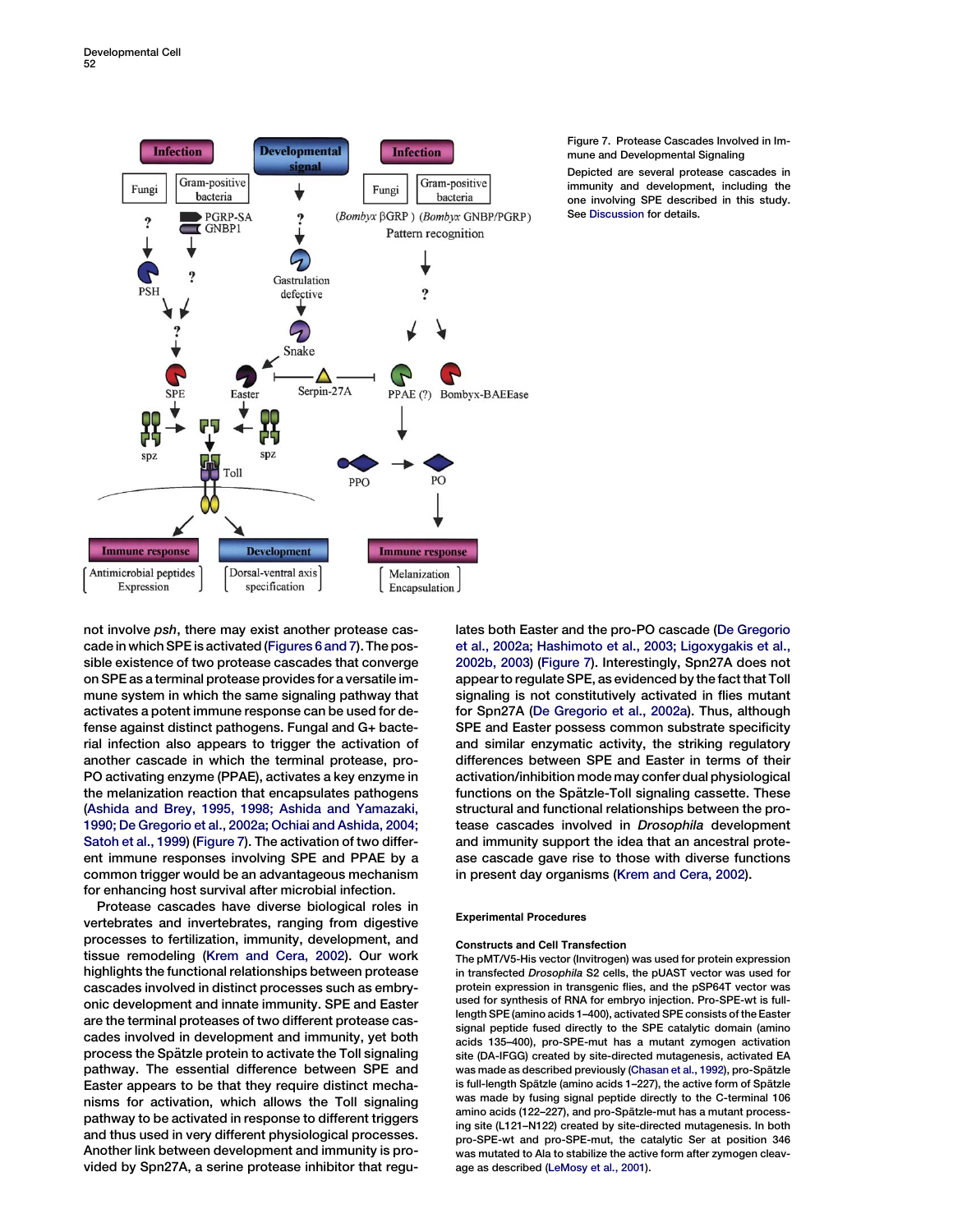<span id="page-8-0"></span>To make the SPE-RNAi construct, a DNA fragment encoding amino acids 15–193 of SPE was amplified by PCR with a cDNA template. In order to eliminate potential problems with nonspecificity, we verified that the double-stranded RNA made from this DNA does not have a perfect match of 19–21 nucleotides to other sequences in the fly genome by BLAST analysis. The amplified DNA fragment was subcloned in an inverted orientation, with an intronic spacer in the middle [\(Reichhart et al., 2002\)](#page-9-0), to make pUAST-SPE-RNAi.

Drosophila S2 cells (ATCC CRL-1963) were maintained exactly as described previously ([Han et al., 1998\)](#page-9-0). Transfection of these cells was performed according to a standard protocol with  $CaPO<sub>4</sub>$  [\(Di No](#page-9-0)[cera and Dawid, 1983](#page-9-0)), and protein expression was induced in cells by the addition of  $CuSO<sub>4</sub>$  to the culture medium at a final concentration of 500  $\mu$ M. Cells were induced for 48 hr before harvesting [\(Kim](#page-9-0) [et al., 2000a\)](#page-9-0).

#### Fly Strains

UAS constructs (pUAST-SPE-RNAi, pUAST-activated-SPE, pUASTpro-SPE-wt, and pUAST-pro-SPE-mt) were injected into  $w^{1118}$  embryos to generate transgenic animals by P element-mediated transformation [\(Rubin and Spradling, 1982](#page-9-0)). The fly stocks used in this study have been described previously: spz<sup>rm7</sup> [\(Lemaitre et al.,](#page-9-0) [1996](#page-9-0)); psh<sup>4</sup> [\(Ligoxygakis et al., 2002a](#page-9-0)); PGRP-SA<sup>semi</sup> ([Michel et al.,](#page-9-0) [2001](#page-9-0)); Dredd<sup>B118</sup> [\(Leulier et al., 2000](#page-9-0)); ea<sup>4</sup> and ea<sup>5022rx1</sup> (Chasan and Anderson, 1989); Da-GAL4, Hs-GAL4, and c564-GAL4 ([Ligoxy](#page-9-0)[gakis et al., 2002a; Takehana et al., 2004](#page-9-0)); UAS-psh ([Ligoxygakis](#page-9-0) [et al., 2002a](#page-9-0)), UAS-activated-Easter [\(Ligoxygakis et al., 2002a](#page-9-0)), UAS-GNBP1 [\(Gobert et al., 2003](#page-9-0)), UAS-PGRP-SA [\(Gobert et al.,](#page-9-0) [2003](#page-9-0)), and UAS-active-Spatzle ([Pili-Floury et al., 2004\)](#page-9-0); and Drs-GFP ([Ferrandon et al., 1998](#page-9-0)).

#### Antibodies

Thioredoxin fusion proteins containing the BAEEase catalytic domain (S84–Q369), the BAEEase CLIP domain (Q25–R83), or V144– G243 of Drosophila Spätzle [\(Morisato and Anderson, 1995](#page-9-0)) were synthesized by using the E. coli expression system pET Trx fusion System 32 (Novagen) according to the manufacturer's instructions. The recombinant proteins were purified to homogeneity by chromatography on Superdex 75 pg and reversed-phase octyl (wide pore from YMC, AP-203) columns. The purified recombinant proteins (0.30–0.35 mg) in physiological saline were emulsified with Freund's incomplete adjuvant and injected subcutaneously into rabbits. Blood from the rabbits was collected after two additional booster injections administered at 14-day intervals. IgG fractions from the immunized rabbit sera were purified by Protein-A Sepharose column chromatography. Anti-V5 antibody was purchased from Invitrogen.

#### Real-Time Quantitative PCR Analysis

Total RNA was extracted from cells and flies with RNAzol reagent. The cDNA was synthesized by using a first cDNA synthesis kit (Roche) according to the manufacturer's instructions. Fluorescence real-time PCR was performed with double-stranded DNA dye SYBR green (Perkin-Elmer) to quantify the amount of gene expression. Primer pairs for Drs (sense, 5'-GCAGATCAAGTACTTGTTCGC CC-3'; antisense, 5'-CTTCGCACCAGCACTTCAGACTGG-3'), Dipt (sense, 5'-GGCTTATCCGATGCCCGACG-3'; antisense, 5'-TCTGTA GGTGTAGGTGCTTCC-3'), SPE (sense, 5'-GGCTGGGGACTTACC GAGAAC-3'; antisense, 5'-ACCGCATGTATCCACGCCCAACTG-3'), and the control Rp49 (sense, 5'-AGATCGTGAAGAAGCGCAC CAAG-3'; antisense, 5'-CACCAGGAACTTCTTGAATCCGG-3') were used to detect the target gene transcripts. All samples were analyzed in triplicate, and the levels of mRNAs detected were normalized to the control Rp49 values as previously described [\(Leulier](#page-9-0) [et al., 2003\)](#page-9-0).

#### Embryo Injections

RNA for injection into embryos was made by SP6 transcription by using the mMessage mMachine kit (Ambion). Embryos with no detectable Easter were obtained 0–1 hr after egg deposition from ea<sup>4</sup>/ea<sup>5022rx1</sup> females and were injected according to a standard procedure (Anderson and Nusslein-Volhard, 1984). Injected embryos were observed during gastrulation, and their cuticles were prepared as previously described (Wieschaus and Nüsslein-Volhard, 1986). Immunostaining of injected embryos was performed by using

anti-Twist antibodies provided by Siegfried Roth (Universität zu Köln) and diaminobenzidine as the histochemical reagent essentially as described earlier [\(Patel et al., 1994; Stein and Stevens, 1991](#page-9-0)).

#### Supplemental Data

Supplemental Data including Supplemental Experimental Procedures, figures, and references are available at [http://www.](http://www.developmentalcell.com/cgi/content/full/10/1/45/DC1/) [developmentalcell.com/cgi/content/full/10/1/45/DC1/](http://www.developmentalcell.com/cgi/content/full/10/1/45/DC1/).

#### Acknowledgments

The authors express their gratitude to Jean-Marc Reichhart, Dominique Ferrandon, Julien Royet, and Shoichiro Kurata for fly stocks. This work was supported in part by the Korea Science and Engineering Foundation (R2-2000-000-26-0, R2-2001-000-35-0, and R2- 2002-000-58-0), the Center for Cell Signaling Research from the Ministry of Science and Technology of Korea, Institut Pasteur Korea, and an Ewha Womans University Grant. S.-H.K. and H.-J.N. were supported by the Brain Korea 21 project of the Korea Ministry of Education. I.-H.J. and P.T.B were supported by Institut Pasteur Paris. C.H. was supported by National Institutes of Health grant GM49370. M.A. was supported by the Japan Ministry of Education, Science and Culture (13143201) and the Mitsubishi Foundation.

Received: September 21, 2005 Revised: November 8, 2005 Accepted: November 21, 2005 Published: January 9, 2006

#### References

Anderson, K.V., and Nusslein-Volhard, C. (1984). Information for the dorsal-ventral pattern of the Drosophila embryo is stored as maternal mRNA. Nature 311, 223–227.

Anderson, K.V., Bokla, L., and Nusslein-Volhard, C. (1985a). Establishment of dorsal-ventral polarity in the Drosophila embryo: the induction of polarity by the Toll gene product. Cell 42, 791–798.

Anderson, K.V., Jurgens, G., and Nusslein-Volhard, C. (1985b). Establishment of dorsal-ventral polarity in the Drosophila embryo: genetic studies on the role of the Toll gene product. Cell 42, 779–789.

Ashida, M. (1971). Purification and characterization of prephenoloxidase from hemolymph of the silkworm Bombyx mori. Arch. Biochem. Biophys. 144, 749–762.

Ashida, M. (1990). The prophenoloxidase cascade in insect immunity. Res. Immunol. 141, 908–910.

Ashida, M., and Brey, P.T. (1995). Role of the integument in insect defense: pro-phenol oxidase cascade in the cuticular matrix. Proc. Natl. Acad. Sci. USA 92, 10698–10702.

Ashida, M., and Brey, P.T. (1998). Recent advances on the research of the insect prophenoloxidase cascade. In Molecular Mechanisms of Immune Responses in Insects, P.T. Brey, and D. Hultmark, eds. (London: Chapman and Hall), pp. 135–172.

Ashida, M., and Yamazaki, H.I. (1990). Biochemistry of the prophenoloxidase in insects: with special reference to its activation. In Molting and Metamorphosis, E. Ohnishi, and I. Ishizaki, eds. (Tokyo: Japan Science Society Press), pp. 239–265.

Ashida, M., Ishizaki, Y., and Iwahana, H. (1983). Activation of prophenoloxidase by bacterial cell walls or  $\beta$ -1,3-glucans in plasma of the silkworm, Bombyx mori. Biochem. Biophys. Res. Commun. 113, 562–568.

Beutler, B., and Rietschel, E.T. (2003). Innate immune sensing and its roots: the story of endotoxin. Nat. Rev. Immunol. 3, 169–176.

Boutros, M., Agaisse, H., and Perrimon, N. (2002). Sequential activation of signaling pathways during innate immune responses in Drosophila. Dev. Cell 3, 711–722.

Brennan, C.A., and Anderson, K.V. (2004). Drosophila: the genetics of innate immune recognition and response. Annu. Rev. Immunol. 22, 457–483.

Chasan, R., and Anderson, K.V. (1989). The role of easter, an apparent serine protease, in organizing the dorsal-ventral pattern of the Drosophila embryo. Cell 56, 391–400.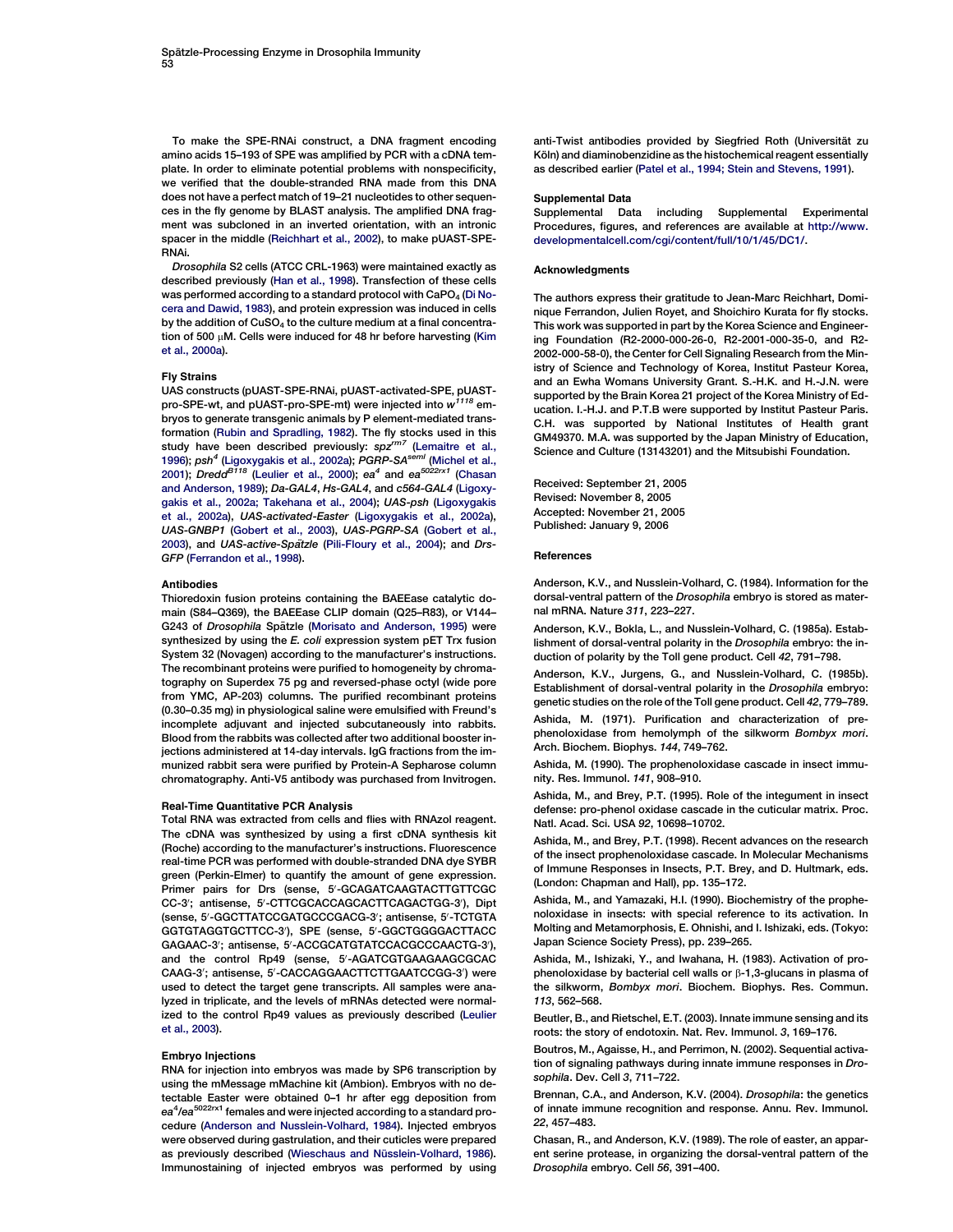<span id="page-9-0"></span>Chasan, R., Jin, Y., and Anderson, K.V. (1992). Activation of the easter zymogen is regulated by five other genes to define dorsal-ventral polarity in the Drosophila embryo. Development 115, 607–616.

De Gregorio, E., Han, S.J., Lee, W.J., Baek, M.J., Osaki, T., Kawabata, S., Lee, B.L., Iwanaga, S., Lemaitre, B., and Brey, P.T. (2002a). An immune-responsive Serpin regulates the melanization cascade in Drosophila. Dev. Cell 3, 581–592.

De Gregorio, E., Spellman, P.T., Tzou, P., Rubin, G.M., and Lemaitre, B. (2002b). The Toll and Imd pathways are the major regulators of the immune response in Drosophila. EMBO J. 21, 2568–2579.

DeLotto, Y., and DeLotto, R. (1998). Proteolytic processing of the Drosophila Spatzle protein by easter generates a dimeric NGF-like molecule with ventralising activity. Mech. Dev. 72, 141–148.

Di Nocera, P.P., and Dawid, I.B. (1983). Transient expression of genes introduced into cultured cells of Drosophila. Proc. Natl. Acad. Sci. USA 80, 7095–7098.

Ferrandon, D., Jung, A.C., Criqui, M., Lemaitre, B., Uttenweiler-Joseph, S., Michaut, L., Reichhart, J., and Hoffmann, J.A. (1998). A drosomycin-GFP reporter transgene reveals a local immune response in Drosophila that is not dependent on the Toll pathway. EMBO J. 17, 1217–1227.

Gobert, V., Gottar, M., Matskevich, A.A., Rutschmann, S., Royet, J., Belvin, M., Hoffmann, J.A., and Ferrandon, D. (2003). Dual activation of the Drosophila toll pathway by two pattern recognition receptors. Science 302, 2126–2130.

Han, S.J., Choi, K.Y., Brey, P.T., and Lee, W.J. (1998). Molecular cloning and characterization of a Drosophila p38 mitogen-activated protein kinase. J. Biol. Chem. 273, 369–374.

Hashimoto, C., Hudson, K.L., and Anderson, K.V. (1988). The Toll gene of Drosophila, required for dorsal-ventral embryonic polarity, appears to encode a transmembrane protein. Cell 52, 269–279.

Hashimoto, C., Kim, D.R., Weiss, L.A., Miller, J.W., and Morisato, D. (2003). Spatial regulation of developmental signaling by a serpin. Dev. Cell 5, 945–950.

Hoffmann, J.A., and Reichhart, J.M. (2002). Drosophila innate immunity: an evolutionary perspective. Nat. Immunol. 3, 121–126.

Hultmark, D. (2003). Drosophila immunity: paths and patterns. Curr. Opin. Immunol. 15, 12–19.

Iwasaki, A., and Medzhitov, R. (2004). Toll-like receptor control of the adaptive immune responses. Nat. Immunol. 5, 987–995.

Kanzaki, I., Ochiai, M., and Ashida, M. (2003). A new protease of the prophenoloxidase cascade in the larval hemolymph of the silkworm, Bombyx mori. Zool. Sci. 20, 1595.

Katsumi, Y., Kihara, H., Ochiai, M., and Ashida, M. (1995). A serine protease zymogen in insect plasma. Purification and activation by microbial cell wall components. Eur. J. Biochem. 228, 870–877.

Kim, Y.S., Han, S.J., Ryu, J.H., Choi, K.H., Hong, Y.S., Chung, Y.H., Perrot, S., Raibaud, A., Brey, P.T., and Lee, W.J. (2000a). Lipopolysaccharide-activated kinase, an essential component for the induction of the antimicrobial peptide genes in Drosophila melanogaster cells. J. Biol. Chem. 275, 2071–2079.

Kim, Y.S., Ryu, J.H., Han, S.J., Choi, K.H., Nam, K.B., Jang, I.H., Lemaitre, B., Brey, P.T., and Lee, W.J. (2000b). Gram-negative bacteria-binding protein, a pattern recognition receptor for lipopolysaccharide and  $\beta$ -1,3-glucan that mediates the signaling for the induction of innate immune genes in Drosophila melanogaster cells. J. Biol. Chem. 275, 32721–32727.

Krem, M.M., and Cera, E.D. (2002). Evolution of enzyme cascades from embryonic development to blood coagulation. Trends Biochem. Sci. 27, 67–74.

Lemaitre, B. (2004). The road to Toll. Nat. Rev. Immunol. 4, 521–527.

Lemaitre, B., Nicolas, E., Michaut, L., Reichhart, J.M., and Hoffmann, J.A. (1996). The dorsoventral regulatory gene cassette spatzle/Toll/ cactus controls the potent antifungal response in Drosophila adults. Cell 86, 973–983.

LeMosy, E.K., Tan, Y.Q., and Hashimoto, C. (2001). Activation of a protease cascade involved in patterning the Drosophila embryo. Proc. Natl. Acad. Sci. USA 98, 5055–5060.

Leulier, F., Rodriguez, A., Khush, R.S., Abrams, J.M., and Lemaitre, B. (2000). The Drosophila caspase Dredd is required to resist gramnegative bacterial infection. EMBO Rep. 1, 353–358.

Leulier, F., Parquet, C., Pili-Floury, S., Ryu, J.H., Caroff, M., Lee, W.J., Mengin-Lecreulx, D., and Lemaitre, B. (2003). The Drosophila immune system detects bacteria through specific peptidoglycan recognition. Nat. Immunol. 4, 478–484.

Levashina, E.A., Langley, E., Green, C., Gubb, D., Ashburner, M., Hoffmann, J.A., and Reichhart, J.M. (1999). Constitutive activation of toll-mediated antifungal defense in serpin-deficient Drosophila. Science 285, 1917–1919.

Ligoxygakis, P., Pelte, N., Hoffmann, J.A., and Reichhart, J.M. (2002a). Activation of Drosophila Toll during fungal infection by a blood serine protease. Science 297, 114–116.

Ligoxygakis, P., Pelte, N., Ji, C., Leclerc, V., Duvic, B., Belvin, M., Jiang, H., Hoffmann, J.A., and Reichhart, J.M. (2002b). A serpin mutant links Toll activation to melanization in the host defence of Drosophila. EMBO J. 21, 6330–6337.

Ligoxygakis, P., Roth, S., and Reichhart, J.M. (2003). A serpin regulates dorsal-ventral axis formation in the Drosophila embryo. Curr. Biol. 13, 2097–2102.

Michel, T., Reichhart, J.M., Hoffmann, J.A., and Royet, J. (2001). Drosophila Toll is activated by Gram-positive bacteria through a circulating peptidoglycan recognition protein. Nature 414, 756–759.

Misra, S., Hecht, P., Maeda, R., and Anderson, K.V. (1998). Positive and negative regulation of Easter, a member of the serine protease family that controls dorsal-ventral patterning in the Drosophila embryo. Development 125, 1261–1267.

Morisato, D., and Anderson, K.V. (1995). Signaling pathways that establish the dorsal-ventral pattern of the Drosophila embryo. Annu. Rev. Genet. 29, 371–399.

Ochiai, M., and Ashida, M. (1988). Purification of a  $\beta$ -1,3-glucan recognition protein in the prophenoloxidase activating system from hemolymph of the silkworm, Bombyx mori. J. Biol. Chem. 263, 12056– 12062.

Ochiai, M., and Ashida, M. (1999). A pattern recognition protein for peptidoglycan. Cloning the cDNA and the gene of the silkworm, Bombyx mori. J. Biol. Chem. 274, 11854–11858.

Ochiai, M., and Ashida, M. (2000). A pattern-recognition protein for  $\beta$ -1,3-glucan. The binding domain and the cDNA cloning of  $\beta$ -1,3glucan recognition protein from the silkworm, Bombyx mori. J. Biol. Chem. 275, 4995–5002.

Ochiai, M., and Ashida, M. (2004). Gram-negative bacteria binding protein of the peptidoglycan-mediated pathway in the prophenoloxidase cascade. Zool. Sci. 21, 1328.

Patel, N.H., Condron, B.G., and Zinn, K. (1994). Pair-rule expression patterns of even-skipped are found in both short- and long-germ beetles. Nature 367, 429–434.

Pili-Floury, S., Leulier, F., Takahashi, K., Saigo, K., Samain, E., Ueda, R., and Lemaitre, B. (2004). In vivo RNA interference analysis reveals an unexpected role for GNBP1 in the defense against Gram-positive bacterial infection in Drosophila adults. J. Biol. Chem. 279, 12848– 12853.

Reichhart, J.M., Ligoxygakis, P., Naitza, S., Woerfel, G., Imler, J.L., and Gubb, D. (2002). Splice-activated UAS hairpin vector gives complete RNAi knockout of single or double target transcripts in Drosophila melanogaster. Genesis 34, 160–164.

Ross, J., Jiang, H., Kanost, M.R., and Wang, Y. (2003). Serine proteases and their homologs in the Drosophila melanogaster genome: an initial analysis of sequence conservation and phylogenetic relationships. Gene 304, 117–131.

Rubin, G.M., and Spradling, A.C. (1982). Genetic transformation of Drosophila with transposable element vectors. Science 218, 348– 353.

Satoh, D., Horii, A., Ochiai, M., and Ashida, M. (1999). Prophenoloxidase-activating enzyme of the silkworm, Bombyx mori. Purification, characterization, and cDNA cloning. J. Biol. Chem. 274, 7441–7453.

Silverman, N., and Maniatis, T. (2001). NF-KB signaling pathways in mammalian and insect innate immunity. Genes Dev. 15, 2321–2342.